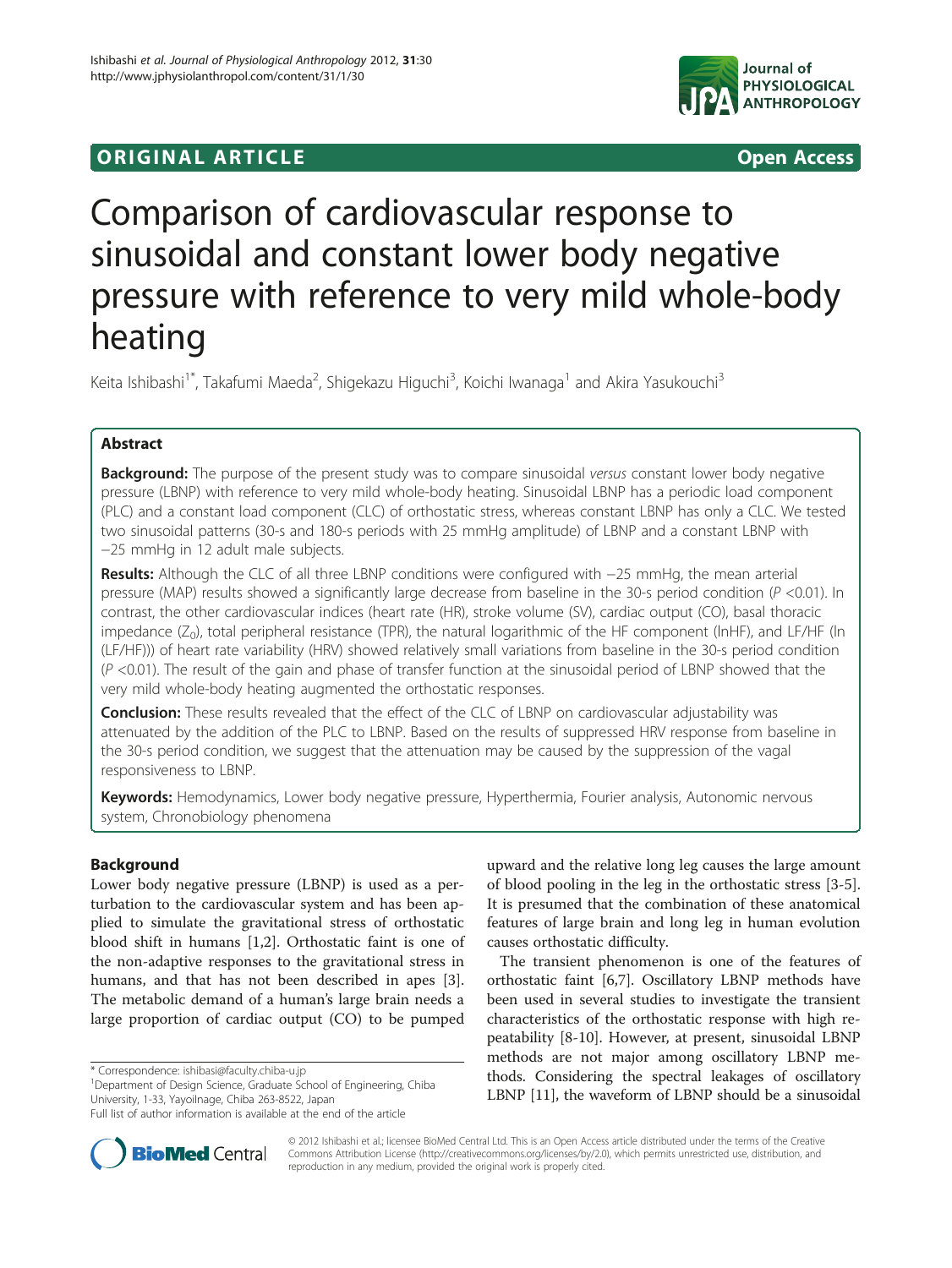pattern during oscillatory LBNP. Although a few previous studies used sinusoidal LBNP as the perturbation stimulus [[12,13](#page-10-0)], only Levenhagen et al. (1994) showed the result of an analysis of the actual gauge pressure of sinusoidal LBNP. They investigated the frequency characteristics of hemodynamic changes induced by sinusoidal LBNP in humans across a range of 10- to 250-s periods (that is, 0.1 to 0.004 Hz) [\[13\]](#page-10-0). They revealed that the cardiovascular adjustability to sinusoidal LBNP was maintained at a period slower than 50-s (that is, 0.02 Hz) oscillation.

However, to our knowledge there is no previous study that directly compared sinusoidal LBNP and constant LBNP which is a conventional method in LBNP studies. Sinusoidal LBNP contains not only the periodic load component (PLC) but also the constant load component (CLC) of LBNP, whereas the constant LBNP contains only CLC (see Figure [1\)](#page-2-0). CLC is the average load during LBNP, and that is a 0 Hz frequency (that is, infinite periodic) component in frequency analysis. The comparison of cardiovascular response to sinusoidal and constant LBNP under the same CLC condition could reveal the effect of PLC in sinusoidal LBNP.

Orthostatic cardiovascular regulation is compromised by heat stress [[14,15\]](#page-10-0). Whole-body heating during LBNP causes peripheral vasodilation, decreases cerebral blood flow (CBF), and reduces orthostatic tolerance. Warm environments are described as one of the most common triggers for fainting episodes in the general population [[16\]](#page-10-0). Although there is considerable inter-individual variation in orthostatic tolerance among normal subjects [[7,17\]](#page-10-0), evidence that fainting has a genetic basis is not very strong [[18](#page-10-0)-[20\]](#page-10-0). To elucidate the explanatory variables accounting for the large inter-individual variation in physiological responses, the relationship between reduced orthostatic tolerance in warm environments and the broad range of lifestyle habits such as habitual physical exercise and chronobiological rhythms of the subjects could also be investigated. Sedentary and evening type lifestyles differ with regard to their cardiovascular responses to stress [[21,22\]](#page-10-0). In hindsight, although we used very mild whole-body heating in this study, the very mild hyperthermia effect on orthostatic cardiovascular response to sinusoidal and constant LBNP was investigated.

Accordingly, the first objective of the present study was to investigate the effects of CLC and PLC of LBNP with a comparison of the cardiovascular responses to sinusoidal LBNP and constant LBNP with reference to very mild whole-body heating. In light of the finding by Levenhagen et al. (1994) that a 50-s period was the boundary period of the AP regulation to sinusoidal LBNP, we tested two different periods (30 s and 180 s) of the PLC of LBNP. Our second objective was to investigate the relationship between the response to the LBNP and lifestyle habits of the subject, as an attempt to identify any explanatory variables for the large interindividual variation in orthostatic tolerance.

# Methods

#### Subjects

Twelve adult male subjects (age,  $23.2 \pm 0.3$  years (standard error, or SE) (range, 21.8 to 25.4 years); height,  $1.713 \pm$ 0.015 m (SE) (range, 1.632 to 1.803 m); body mass, 59.9 ± 2.3 kg (SE) (range, 48.1 to 72.0 kg); body mass index (BMI; body mass/height<sup>2</sup>), 20.4  $\pm$  0.7 kg/m<sup>2</sup> (SE) (range, 15.8 to 24.2  $\text{kg/m}^2$ )) participated in the study. No subjects smoked or took medication regularly, and they refrained from alcohol consumption and heavy exercise for at least 24 h prior to participating in the study. The study was approved by the Research Ethics Committee of the Chiba University Faculty of Engineering (22–15). Written informed consent was obtained from all subjects before the start of the experiment.

# **LBNP**

We used the electronically controlled LBNP system that we devised and reported previously; the technical issues regarding the construction of the LBNP chamber and the electronic control of the LBNP are as described [\[23](#page-11-0)]. To improve the accuracy of the LBNP control, we installed a differential pressure gauge (PU-10kPa; Halstrup-Walcher, Kirchzarten, Germany) and an electronically controlled blower (VASF 1.50/1; Gebr Becker, Wuppertal, Germany) in the LBNP system. The controllable range of the pressure gauge of this LBNP system was from −0.60 to −60.00 mmHg with a 10-bit DA controller. Therefore, the air pressure from 0 (that is, sea level) to −0.60 mmHg was out of range of the controller.

Two sinusoidal patterns of LBNP and a constant LBNP were applied. The periods of sinusoidal curve were 30 s (0.033 Hz) and 180 s (0.0055 Hz). The range of the curve was configured using 0 to −50 mmHg. The constant LBNP level was set at −25 mmHg (Figure [1](#page-2-0)). The duration of the LBNP was 12 min. The baseline period was 6 min before LBNP. The average gauge pressures that were the PLC of all three LBNP conditions were set at −25 mmHg.

# Experimental protocol

The experimental protocol is shown in Figure [2](#page-3-0). The experiments were carried out in a semi-dark thermoneutral room (temperature,  $27.25^{\circ}$ C  $\pm$  0.29 $^{\circ}$ C (SE) (range, 26.62°C to 27.88°C); relative humidity, 52.2  $\pm$  0.4% (SE) (range, 51.2% to 53.1%)). The subjects reported to the experimental room at 10:00 ( $n = 6$ ), 12:00 ( $n = 1$ ), or 16:00 ( $n = 5$ ). Each subject's preparation for the experiment started approximately 1 h prior to the start of the measurement: the subject emptied his bladder, had the electrode and thermistors attached. The subject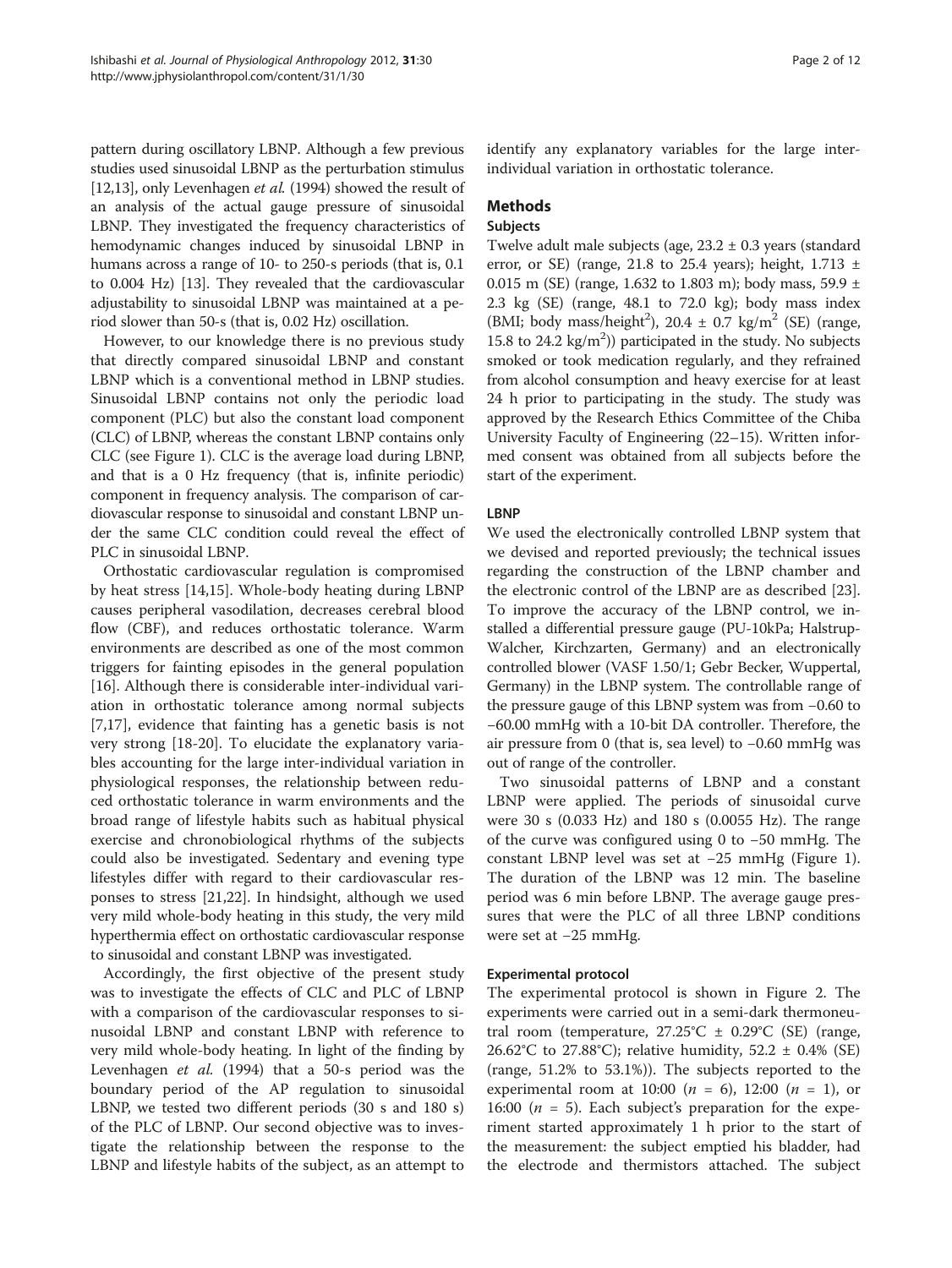<span id="page-2-0"></span>

exchanged his clothing for a long-sleeved T-shirt (KZ3002, Gunze, Kyoto, Japan) and long-johns (KZ3002, Gunze) to prevent low-temperature injury from the direct heating by the tube-line suit. Under the long-sleeved T-shirt, a neoprene skirt (KAKR002, Sandiline, Koper, Slovenia) for airtight sealing was fitted around the subject's iliac crest. Over his clothes and neoprene skirt, the subject wore a waterperfused tube-lined suit (shirt, 420–122; pants, 420–126, Med-Eng, Allen-Vanguard Corp., Ottawa, Canada) and was placed inside the LBNP chamber in the supine position. A saddle in the LBNP chamber provided perineal support and prevented caudal displacement of the subject.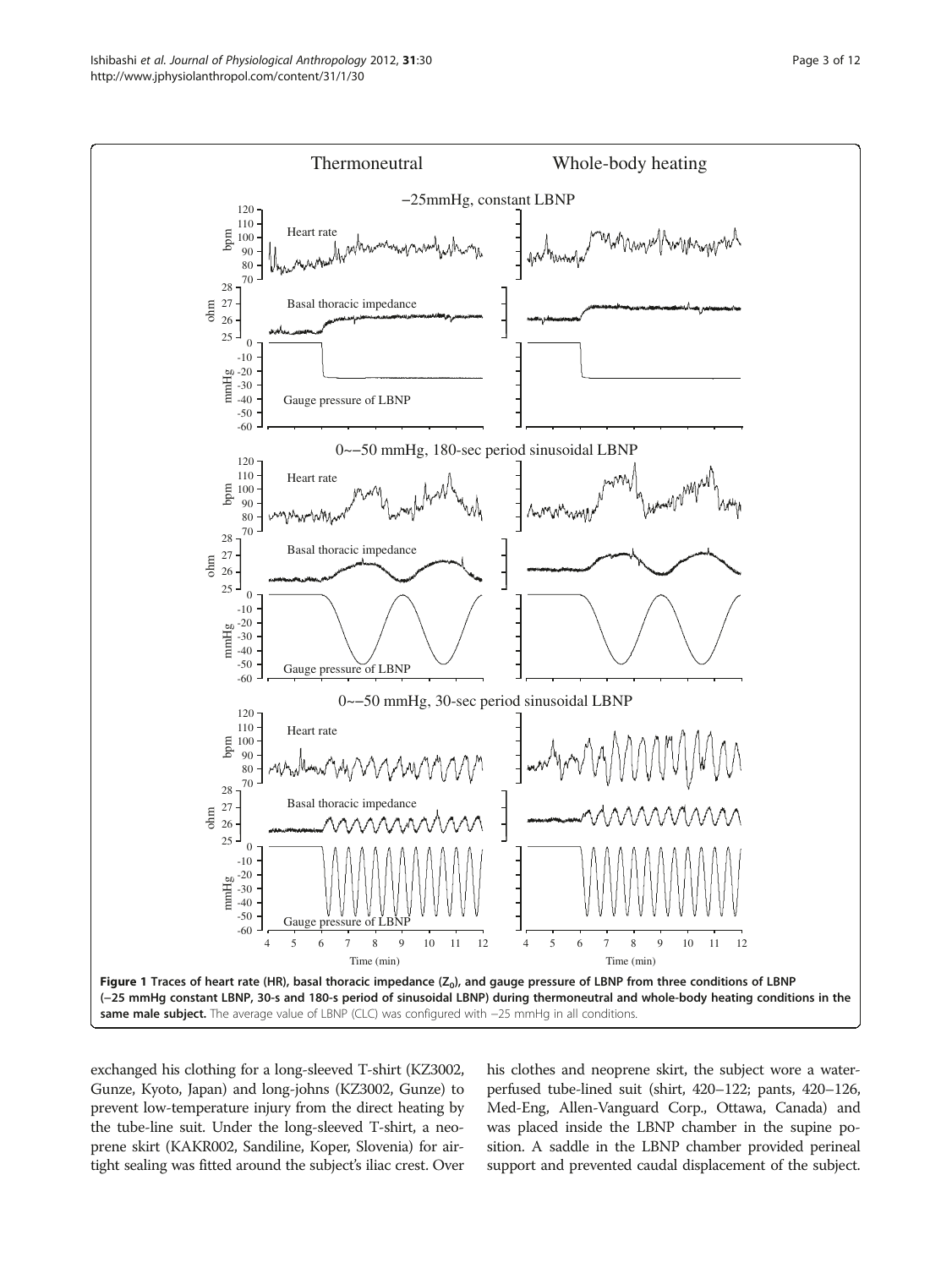<span id="page-3-0"></span>

The subject was allowed to watch mildly stimulating movies were projected on the chamber's ceiling to counteract any sleepiness.

The water temperature was adjusted by a temperaturecontrolled bath (BQ100, Yamato Scientific Co., Tokyo, Japan). For the separate water circulation of the upper and lower parts of the tube-lined suit, two pumps were used (Delta Wing Pump, Allen-Vanguard Corp.). Three different LBNP conditions were measured in random order in each thermal condition. The inter-test interval was set at 23 min: a 6-min baseline, 12-min LBNP, and 5-min break time (see Figure 2). The water temperature for the water-perfused tube-lined suit for thermoneutral condition was set at 32°C. For the whole-body heating condition, the water temperature was increased to 42°C within 30 min after the thermoneutral condition was confirmed. After the 30-min heating period, three different LBNP conditions during whole-body heating were measured.

#### Data acquisition and analysis

Temperature data were recorded by a data logger (LT-8A; Gram Corp., Saitama, Japan) at 2-s intervals. Rectal temperature (Tre) was measured by a thermistor (LT-ST08-11; Gram) with a disposable rubber sheath (RC5020-A; Nikkiso-Therm Co. Tokyo) inserted 12 cm into the rectum. Skin temperatures (Tsk) were also measured using a thermistor (LT-ST08-00; Gram) fixed to the skin with adhesive surgical tape (Surgical Tape-21 N; Nichiban Co. Tokyo, Japan). Skin temperatures were measured at the forehead (Tsk-head), abdomen (Tskabdomen), and dorsum of the left foot (Tsk-foot). These three skin-temperature measuring points were not covered by the water-perfused tube-lined suit. The weighting coefficient for the mean skin temperature from these three points was not clear, and therefore the mean skin temperature was not calculated. The water temperature of the temperature-controlled bath and the air temperature in the LBNP chamber were also measured using a thermistor (LT-ST08-00; Gram). The water temperature was 31.96°C ± 0.01°C (SE) (range, 31.93°C to 32.01°C) during the thermoneutral condition, and  $41.88^{\circ}C \pm 0.06^{\circ}C$  (SE) (range, 41.25°C to 42.03°C) during the whole-body heating condition.

ECG, impedance-cardiogram (ICG), and phonocardiogram (PCG) signals were taken using a polygraph system (AB-621 G for ECG, AI-601 G and ED-601 G for ICG, and AS-601H for PCG; Nihon Kohden Corp., Tokyo, Japan) and were recorded using a personal computer with an analog-to-digital conversion rate of 1 kHz per channel by a 16-bit AD converter (AD16-16U(PCI)EH; Contec Co., Osaka, Japan). From the ICG signal, the basal thoracic impedance  $(Z_0)$ , the delta impedance waveform  $(\Delta Z)$ , and its first derivative  $(dZ/dt)$  were derived.  $Z_0$  is inversely related to central blood volume [[24\]](#page-11-0). SV values were estimated by Kubicek's method using the dZ/dt signal [\[25](#page-11-0)]. Blood resistivity  $(\rho)$  was set at 135 cm  $\cdot$  ohm. To estimate the SV on a beat-by-beat basis, the noise of the dZ/dt signals was eliminated by an adaptive filter that can select the components that are synchronous with the R-R interval (RRI) of the ECG [[26](#page-11-0)]. The same filter was applied to derive the respiration curve from  $\Delta Z$  [[27](#page-11-0)]. The beat-by-beat heart rate (HR) was calculated from the RRI sequences of the ECG. CO was also calculated  $(= SV \times HR)$  on a beat-by-beat basis. AP was measured intermittently by a non-invasive oscillometric blood pressure monitor (HEM-7200; Omron Healthcare, Kyoto, Japan). AP was not measured continuously because of the limitations of our experimental facility. The measuring interval was set at approximately 100 s to avoid the biased distribution of the measuring timing in the sinusoidal phase of LBNP. Therefore, at each measuring interval, the lag angle against the sinusoidal LBNP for the start timing of cuff inflation was shifted 120° and 200° for the 30-s and 180-s conditions, respectively. The AP value was averaged for the baseline and for the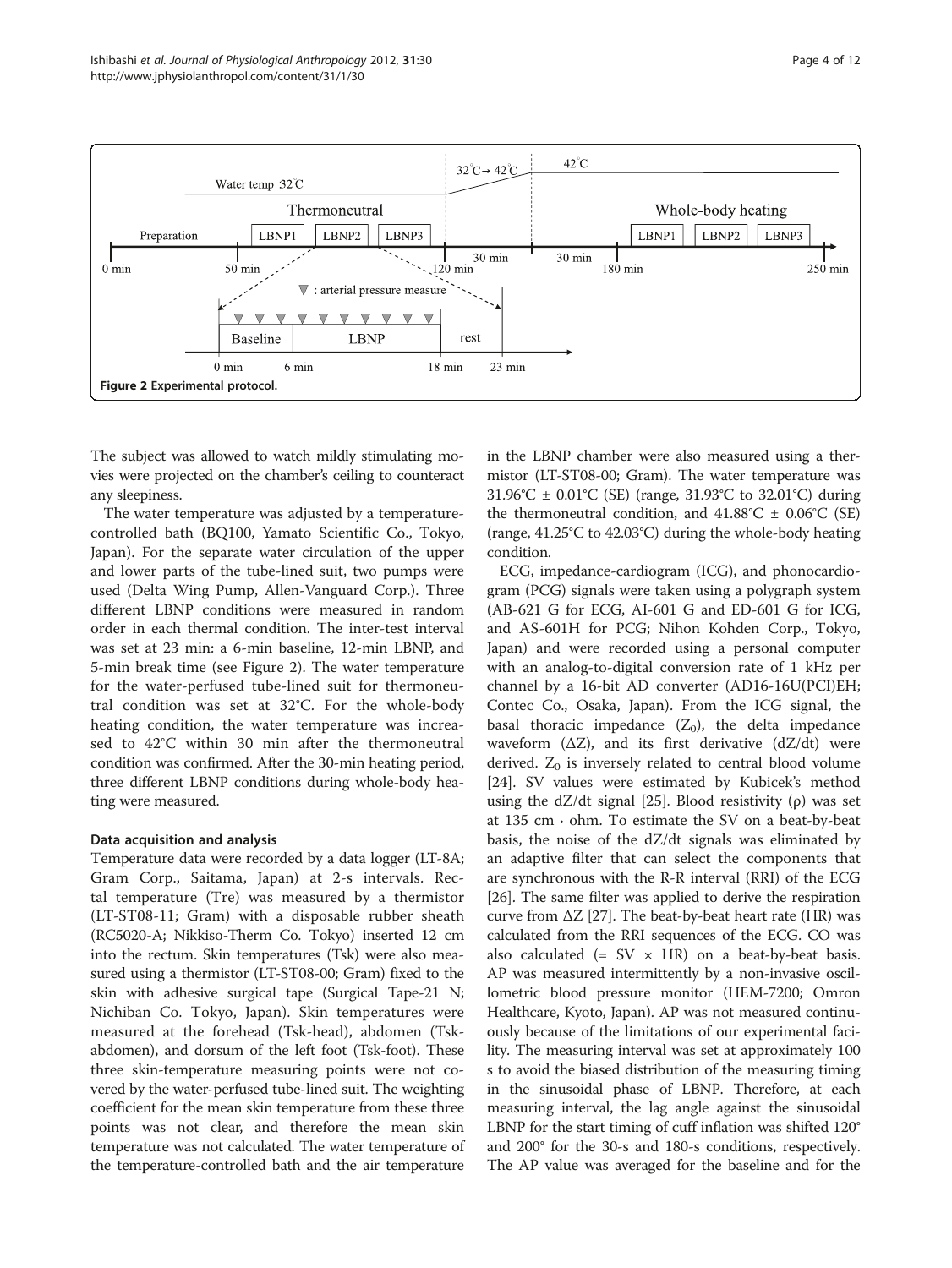LBNP period. The TPR was calculated by dividing the mean arterial pressure (MAP) by the CO. Therefore, the periodic responses of MAP and TPR cannot be described in this study.

The first 3 min of data in the LBNP period were not used for the analysis, to ensure the stabilization of the physiological condition of the subject. The last 3 min of data of in the LBNP period were also eliminated from the analysis, to align the same data length to 6-min baseline period data. The unequal intervals of the beat-bybeat data of RRI, SV, and CO were interpolated into 5.689-Hz (= 1,024 point/180 s) equidistant data. The 6 min RRI dataset, with the Hanning window after linear trends were eliminated by linear regression, was used for the HRV analysis. The coarse graining spectral analysis (CGSA), the algorithm developed by Yamamoto and Hughson [\[28\]](#page-11-0), was applied for the HRV analysis. The advantages of using the CGSA for an HRV analysis were described [\[29\]](#page-11-0). The fractal-free high-frequency (HF) and low-frequency (LF) components were integrated from 0.15 to 0.50 Hz and from 0.05 to 0.15 Hz, respectively, of the power spectra. The HF components of HRV are considered markers of cardiac vagal activity, whereas the LF components are markers of both cardiac vagal and sympathetic activities [[30\]](#page-11-0). The LF/HF ratio was calculated for the index of sympathovagal balance [[31\]](#page-11-0).

To normalize the distribution of HRV parameters, we used the natural logarithmic transformed values for the analysis (that is, the natural logarithmic of the LF component of HRV (lnLF), the natural logarithmic of the HF component of HRV (lnHF), and the natural logarithmic ratio of LF/HF of HRV, or 'ln(LF/HF)'). The advantages of the natural logarithmic transformation in HRV were thoroughly explained in analyses of the data of relatively large numbers of subjects [[32](#page-11-0)]. To check the contamination of the respiratory component in the LF component of HRV, we also calculated the percent LF to total power (TP; 0.00-0.50 Hz) of the respiration curve from  $\Delta Z$ .

The transfer function data between the cardiovascular indices (RRI, SV, CO, and  $Z_0$ ) and the sinusoidal gauge pressure of LBNP were estimated from the same time period of the dataset of the HRV analysis. Gain, phase, and coherence during the LBNP period were derived from the cross-spectral analysis on a fast Fourier transformation basis [\[11](#page-10-0)]. These transfer function data were analyzed only during sinusoidal LBNP. The baseline period and the constant LBNP condition were excluded from the transfer function analysis.

A questionnaire regarding lifestyle habits was completed by each subject. The questionnaire gathered information about the subject's habitual physical exercise per week, average exposure time to air-conditioned rooms per day, and the frequency of going without breakfast [[33](#page-11-0)]. The Japanese version of the Morningness-Eveningness Questionnaire (MEQ) score by Horne and Östberg [[34](#page-11-0)] regarding chronobiological rhythms was also completed by each subject.

# Statistical analysis

The effects of heat stress ('Heating', or thermoneutral and whole-body heating) on the mean values during the baseline were analyzed with a repeated-measures analysis of variance (ANOVA). To check the order effect in each thermal condition as a confounding factor on baseline values, three conditions of LBNP order ('Order': LBNP1, LBNP2, and LBNP3) and three conditions of LBNP ('Period': 30-s period, 180-s period, and constant) were also included in the factors of ANOVA. The difference of mean values from baseline and LBNP were analyzed with a two-way ANOVA followed by a simple effect test with Bonferroni correction for the post-hoc analysis (SPSS Inc., Chicago, IL, USA). The factors were two levels of heat stress (Heating) and three levels of LBNP condition (Period). For the transfer function data of gain, phase, and coherence, the effects of heat stress ('Heating': thermoneutral and whole-body heating) and two conditions of LBNP ('Period': 30-s period and 180-s period) were analyzed by a two-way repeated-measures ANOVA followed by a simple effect test with Bonferroni correction for the post-hoc analysis (SPSS). The units of the phase (degree) and coherence (coefficient) were identical in the cardiovascular variables. The comparison of variables was performed with a repeated-measures ANOVA. The Greenhouse-Geisser correction was used to evaluate  $P$  values for repeated measures involving more than one degree of freedom. Greenhouse-Geisser P values were based on corrected degrees of freedom, but the original degrees of freedom are reported. A linear regression analysis was used to examine the relationship between the cardiovascular index and the results of the lifestyle habits questionnaire. To analyze differences in the regression coefficients (that is, the slope of the regression line) among the heating conditions, we used an analysis of covariance (ANCOVA) [[35\]](#page-11-0). All data are expressed as mean  $\pm$  SE, and the level of significance was set at  $P < 0.05$ .

# Results

#### Physical data

The average gauge pressure (CLC) of LBNP was set at −25 mmHg in all conditions. There were marginal but significant differences in the gauge pressure among the LBNP conditions (30-s period,  $-24.65 \pm 0.06$  mmHg; 180-s period, -24.92 ± 0.08 mmHg; constant, -25.05 ± 0.03 mmHg);  $F(2, 22) = 15.08$ ,  $P \lt 0.001$ . The differences of 0.40 mmHg (30-s vs. constant) and 0.27 mmHg (30-s vs. 180-s) were both significant.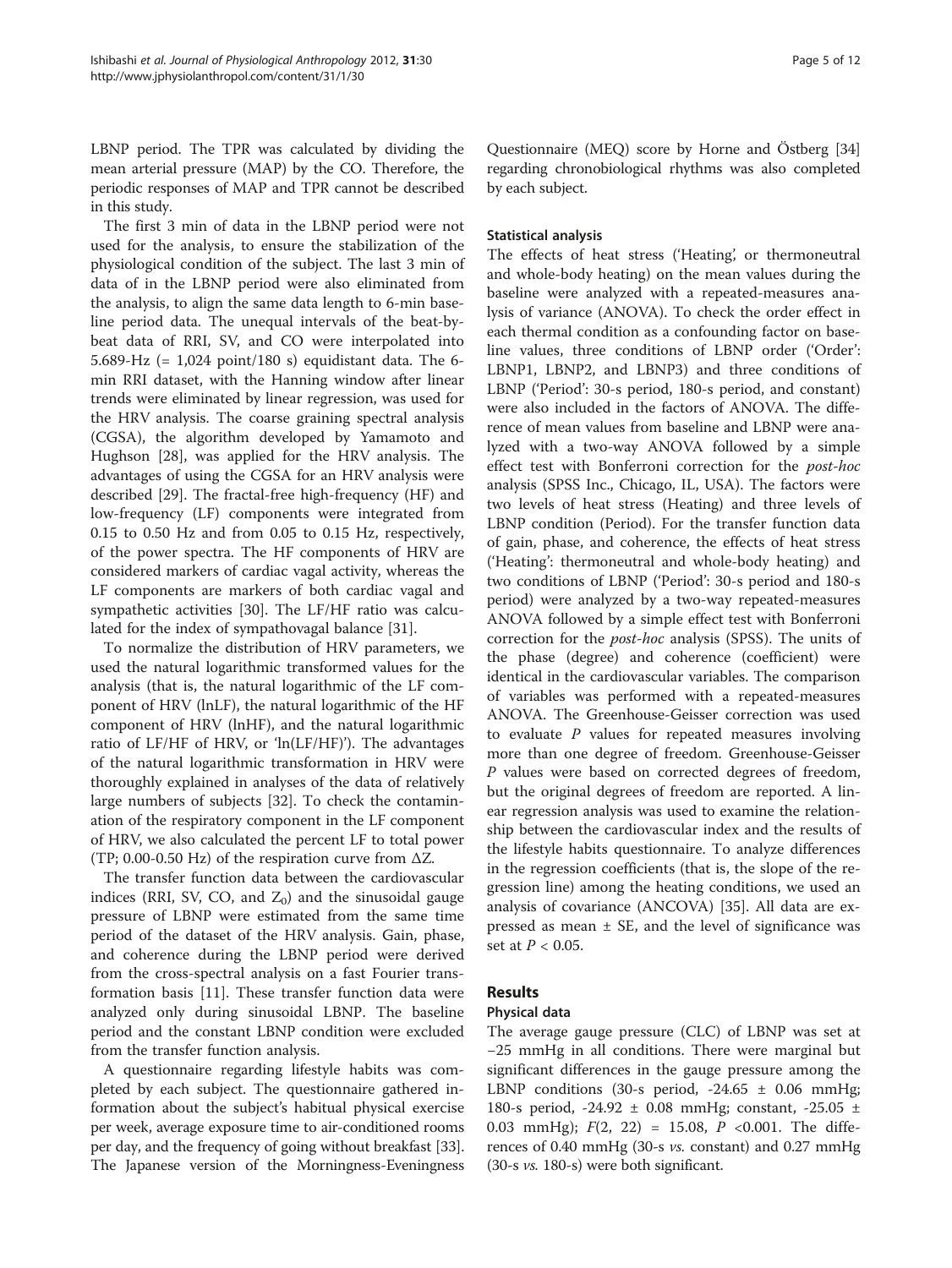The air temperature in the LBNP chamber was significantly affected by heating condition (thermoneutral, 30.00 ± 0.10°C; whole-body heating, 32.15 ± 0.07°C;  $F(1,11) = 755.22, P < 0.001$  and by LBNP (baseline,  $31.53 \pm 0.10^{\circ}\text{C}$ ; LBNP,  $30.62 \pm 0.07^{\circ}\text{C}$ ;  $F(1,11) = 209.94$ ,  $P \sim 0.001$ ). The heating-condition effect was caused mainly by the convection and the radiation of heat from the water-perfused tube-lined suit, and the LBNP effect was caused mainly by Charles's law.

#### Baseline data

The results of baseline values under the thermoneutral and heating conditions are shown in Table 1. Wholebody heating significantly increased the baseline values of Tre  $(P \le 0.05)$ , Tsk-abdomen  $(P \le 0.001)$ , Tsk-foot (P <0.05), HR (P <0.05), TPR (P <0.05), and  $ln(LF/HF)$ of HRV ( $P < 0.01$ ), but decreased the SV ( $P < 0.01$ ), CO ( $P$  <0.05) and lnHF of HRV ( $P$  <0.01). As for the order effect (Order), there was a significant interaction between Order and Heating condition at baseline in Tre (thermoneutral,  $-0.12 \pm 0.02$ °C (LBNP1 *vs.* LBNP3) and whole-body heating,  $+0.14 \pm 0.03$ °C (LBNP1 *vs.* LBNP3);  $F(2,22) = 47.37$ ,  $P < 0.001$ . However, the main effect of LBNP condition (Period) and the interaction between Period and Heating condition were not significant in the baseline values of all variables. Therefore, the order effect as the confounding factor was randomized and minimized among the LBNP conditions.

# Response to LBNP of hemodynamic data

The differences in mean values from baseline to LBNP in each condition are shown in Figure [3.](#page-6-0) The main effect of the Heating was significant only for HR  $(P \le 0.001)$ . Whole-body heating augmented the increase in HR during LBNP. There were significant main effects of Period in HR (P <0.001), SV (P <0.001), CO (P <0.001),  $Z_0$  $(P \le 0.001)$ , MAP  $(P \le 0.01)$ , and TPR  $(P \le 0.001)$ . The simple main effect of the Period condition showed that the effect of LBNP was unique in MAP. The other variables showed a relatively small variation in the 30-s period condition compared to the 180-s period and constant LBNP conditions, whereas the MAP results showed a large drop in the 30-s period condition.

#### Response of the HRV data to LBNP

The contamination of the respiratory component in the LF band was negligible. The ratio of LF band power to TP of the respiration curve was  $1.46 \pm 0.39\%$ . The spectral leakages of gauge pressure of sinusoidal LBNP in the LF and HF bands were also negligible. The ratios of LF and HF to TP were  $0.022 \pm 0.005\%$  (LF band) and  $0.010$ ± 0.002% (HF band), respectively.

Figure [3](#page-6-0) shows the differences in mean values from baseline to LBNP of the lnLF, lnHF, and ln(LF/HF). There were significant main effects of Period in lnHF  $(P \le 0.01)$  and ln(LF/HF)  $(P \le 0.01)$ . The simple main effect of the Period condition showed that the effect of LBNP was relatively large in the constant LBNP condition in both lnHF and ln(LF/HF).

#### Transfer function data

Figure [4](#page-7-0) shows the results of transfer function data between LBNP gauge pressure and HR, SV, CO, and  $Z_0$  of gain (Figure [4](#page-7-0), row A), phase (row B), and coherence (row C) in the LBNP period and the result of the repeated-measures two-way ANOVA.

Regarding the transfer gain results, the main effect of the Heating was significant in HR  $(P \le 0.001)$ , SV ( $P$  <0.05), and  $Z_0$  ( $P$  <0.05). The gain reflects the amplitude of the oscillation at the LBNP period. In the whole-

Table 1 Mean values of baseline under the thermoneutral and heating condition, and the result of ANOVA

|                             | <b>Theremoneutral</b> | Heating       | Result of ANOVA $F_{(1,11)} =$ |
|-----------------------------|-----------------------|---------------|--------------------------------|
| Tre $(^{\circ}C)$           | 37.15 (0.10)          | 37.25 (0.08)  | 5.05 <sup>a</sup>              |
| Tsk-head (°C)               | 35.08 (0.10)          | 35.03 (0.08)  | 0.27                           |
| Tsk-abdomen (°C)            | 35.43 (0.16)          | 36.42 (0.10)  | 83.19 <sup>b</sup>             |
| Tsk-foot (°C)               | 33.70 (0.32)          | 34.53 (0.16)  | $7.51$ <sup>a</sup>            |
| HR (bpm)                    | 63.25 (2.31)          | 66.32 (2.21)  | 8.66 <sup>a</sup>              |
| SV (mL/beat)                | 96.17 (6.14)          | 87.37 (5.31)  | 13.92 <sup>c</sup>             |
| CO (L/min)                  | 5.96(0.31)            | 5.70 (0.28)   | 6.89 <sup>a</sup>              |
| $Z_0$ (ohm)                 | 25.87 (0.53)          | 25.79 (0.52)  | 0.56                           |
| MAP (mmHg)                  | 80.11 (1.95)          | 80.94 (2.51)  | 0.98                           |
| TPR (mmHg/(l/min))          | 13.78 (0.75)          | 14.52 (0.80)  | 9.02 <sup>a</sup>              |
| $ln(LF)$ ( $ln(msec^2)$ )   | 4.51(0.28)            | 4.55(0.21)    | 0.04                           |
| $ln(HF)$ ( $ln(msec2)$ )    | 5.16(0.27)            | 4.69(0.30)    | 15.37 <sup>c</sup>             |
| $ln(LF/HF)$ ( $ln(ratio)$ ) | $-0.65(0.35)$         | $-0.14(0.28)$ | 11.95 $C$                      |

Mean(SE),  $n = 12$ ,  ${}^{a}P < 0.05$ ;  ${}^{b}P < 0.001$ ;  ${}^{c}P < 0.01$ .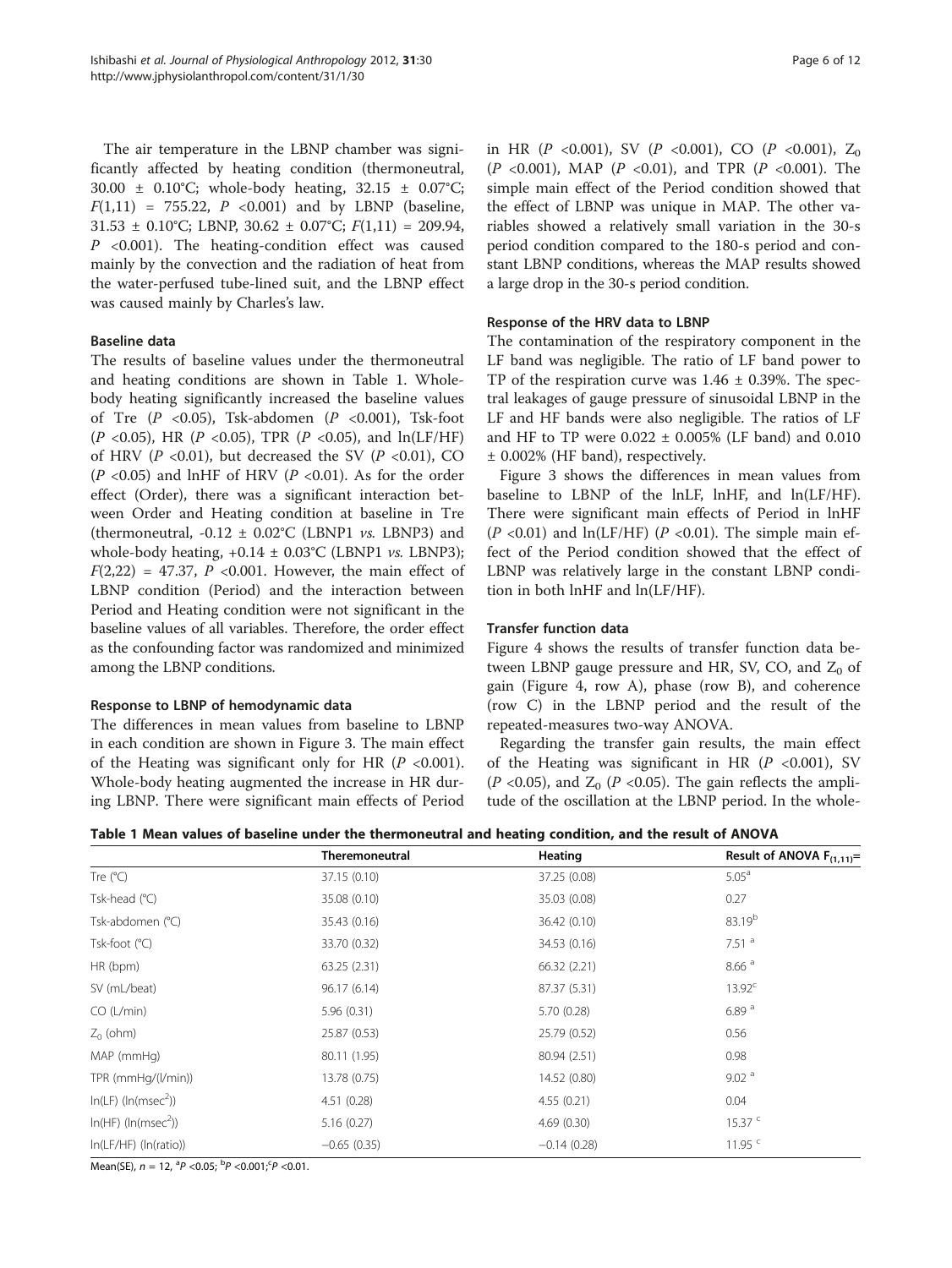<span id="page-6-0"></span>

body heating condition, large amplitudes of HR, SV, and  $Z_0$  were observed. The main effect of the Period was significant in HR ( $P$  <0.01), SV ( $P$  <0.001), CO ( $P$  <0.001), and  $Z_0$  (P <0.001) with relative small variation in the 30-s period condition compared to the 180-s period. There was a significant interaction between the Heating and Period in CO  $(P \le 0.05)$ . The simple main effect showed that the effect of the Heating was significant in the 30-s period condition ( $P \le 0.05$ ) but not in the 180-s period condition.

Regarding the transfer phase results, the values of HR and  $Z_0$  indicated relative large phase angles compared to SV and CO. These large difference between the parameters were reflecting the opposite response direction to LBNP. The HR and  $Z_0$  increased during LBNP, but the SV and CO decreased (Figures [1](#page-2-0), 3). There was a significant main effect of the Heating in HR. The positive phase angle reflects the delay of the oscillation to the sinusoidal LBNP. Whole-body heating decreased the lag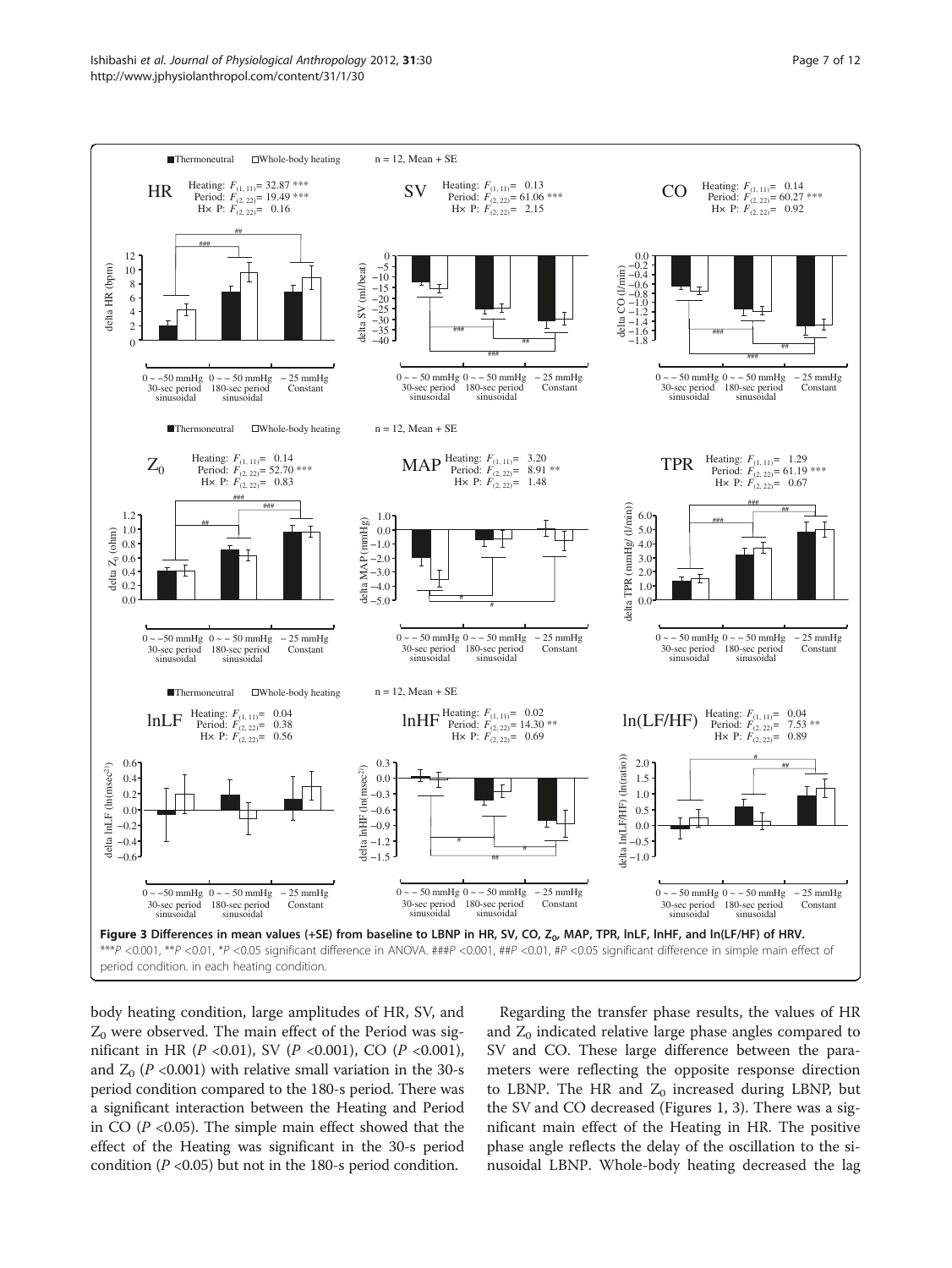<span id="page-7-0"></span>

angle of HR. However, the main effect of Period was significant in all variables (HR, SV, CO, and  $Z_0$ , P <0.001 for all variables). The lag angle to the sinusoidal LBNP was relatively large in the 30-s period condition. The comparison of variables revealed that phase was significantly different between the variables  $(F(3,33) = 686.04,$  $P$  <0.001). The simple main effect showed that the lag angle in HR  $(P < 0.01)$  was relatively large compared to that in  $Z_0$ .

Regarding the transfer coherence results, the main effect of Heating was significant in SV  $(P \lt 0.05)$ . The coherence reflects the similarity of the oscillation to the sinusoidal LBNP. Under the whole-body heating condition, relatively large coherence was shown in SV. The main effect of Period was significant in  $Z_0$  (P <0.001) with relatively small coherence in the 180-s period condition compared to the 30-s period.

#### Linear regression analysis

The linear regression analysis examining the cardiovascular index and the results of the lifestyle habits questionnaire showed that the correlation of HR and MEQ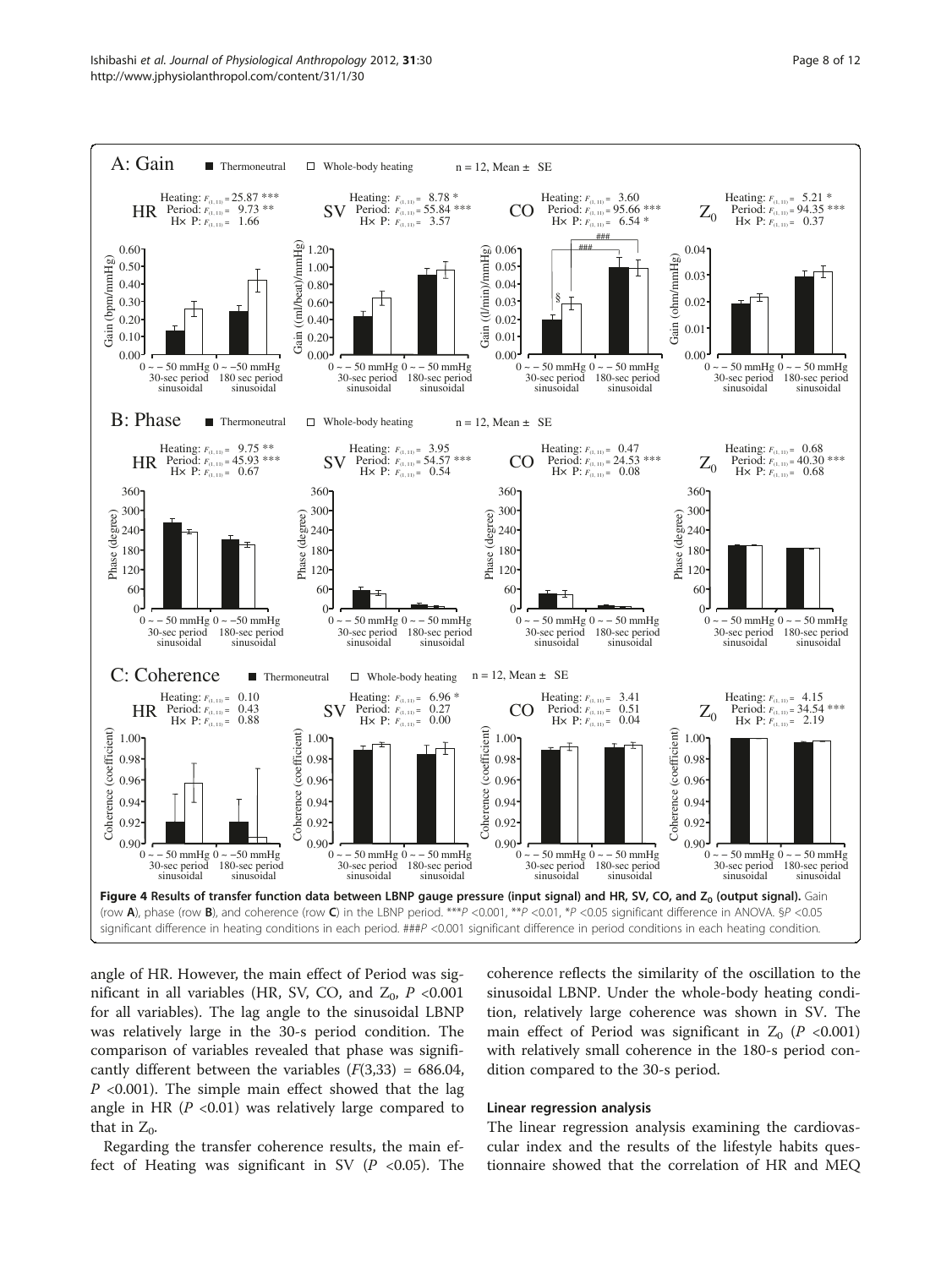score was significant. The habitual physical exercise times per week, the average exposure time to an airconditioned room per day, and the frequency of going without breakfast were not significantly correlated with the cardiovascular index. Moreover, the significant correlation between HR and MEQ score was shown in the 180-s period and the constant LBNP condition  $(P<0.05$ for both conditions), but not in the 30-s period LBNP condition (Figure 5). The subjects with higher Morningness scores tended to adjust to the 180-s period and constant LBNP by a small increase in HR. The correlation coefficient between start time of measurement and MEQ score was not significant ( $r = -0.174$ ,  $P = 0.588$ , n.s.). When the ANCOVA was performed on HR and MEQ score, there were no significant differences in regression coefficients between the Heating conditions in the 180-s period  $(F(1,20) = 0.60, n.s.)$  and the constant LBNP condition  $(F(1,20) = 0.46, n.s.).$ 

# **Discussion**

The major finding of this study was that the cardiovascular responses, except the MAP, were attenuated in the sinusoidal (PLC plus CLC) LBNP compared to the constant (CLC only) LBNP, although the average gauge pressure (CLC) during the LBNP period was set at −25 mmHg in all conditions. The mean  $Z_0$  values showed that the degree of the thoracic blood volume shift to LBNP was the largest in the constant LBNP condition, second largest in the 180-s period condition, and the smallest in the [3](#page-6-0)0-s period condition (Figure 3).  $Z_0$  is inversely related to central blood volume [\[24\]](#page-11-0). The order of the degree of the variation against each LBNP condition was the same in the decreases of the SV and CO (Figure [3](#page-6-0)) and in the rise of the TPR (Figure [3\)](#page-6-0). As for the orthostatic regulation of blood pressure, the MAP results showed a large drop in the 30-s period condition (Figure [3](#page-6-0)), whereas the other cardiovascular indices showed relative small variation in that condition. These results confirmed the previous report [[13\]](#page-10-0) that the cardiovascular adjustability to sinusoidal LBNP was maintained at the period of slower than 50-s (that is, 0.02 Hz) oscillation. Levenhagen et al. (1994) revealed that cardiovascular adjustability to sinusoidal LBNP was maintained >50 s of the period of oscillation with an amplitude of 25 mmHg of LBNP. The amplitude of 25 mmHg of sinusoidal LBNP has a CLC of −25 mmHg. However, to our knowledge there is no previous study that compares sinusoidal LBNP with constant LBNP. The results of the present study revealed that the effect of the CLC of LBNP on cardiovascular adjustability was attenuated by the addition of PLC to LBNP.

Considering that the spectral leakages from the main periodic component of oscillatory LBNP directly contaminate the other spectral components [\[11](#page-10-0)], the waveform of LBNP should be a sinusoidal pattern in cases of simultaneous measurements of HRV during oscillatory LBNP. In the present study's HRV results, the response of lnHF and ln(LF/HF) to LBNP were attenuated in the sinusoidal LBNP compared to the constant LBNP. Since there was no significant effect on lnLF, the ln(LF/HF) results reflect a dominant effect of lnHF, which is an index of vagal activity [\[30\]](#page-11-0). Therefore, we surmise that the attenuated cardiovascular adjustability by the addition of periodic oscillation of LBNP was caused by the suppression of the vagal responsiveness to LBNP.

Regarding the whole-body heating, the baseline of Tre was raised by almost 0.1°C by this experimental protocol. Previous studies showed the increase of their subjects' core temperature from 0.5°C to 1.5°C by a water perfusion suit with a relatively higher water temperature [[10,15\]](#page-10-0). Although the heating condition in the present study was very mild whole-body heating, the significant main effect of the Heating on baseline values was observed for Tre, Tsk-abdomen, Tsk-foot, HR, SV, CO, TPR, lnHF, and ln(LF/HF). We suspect that the significant main effect of the Heating on ln(LF/HF) is the

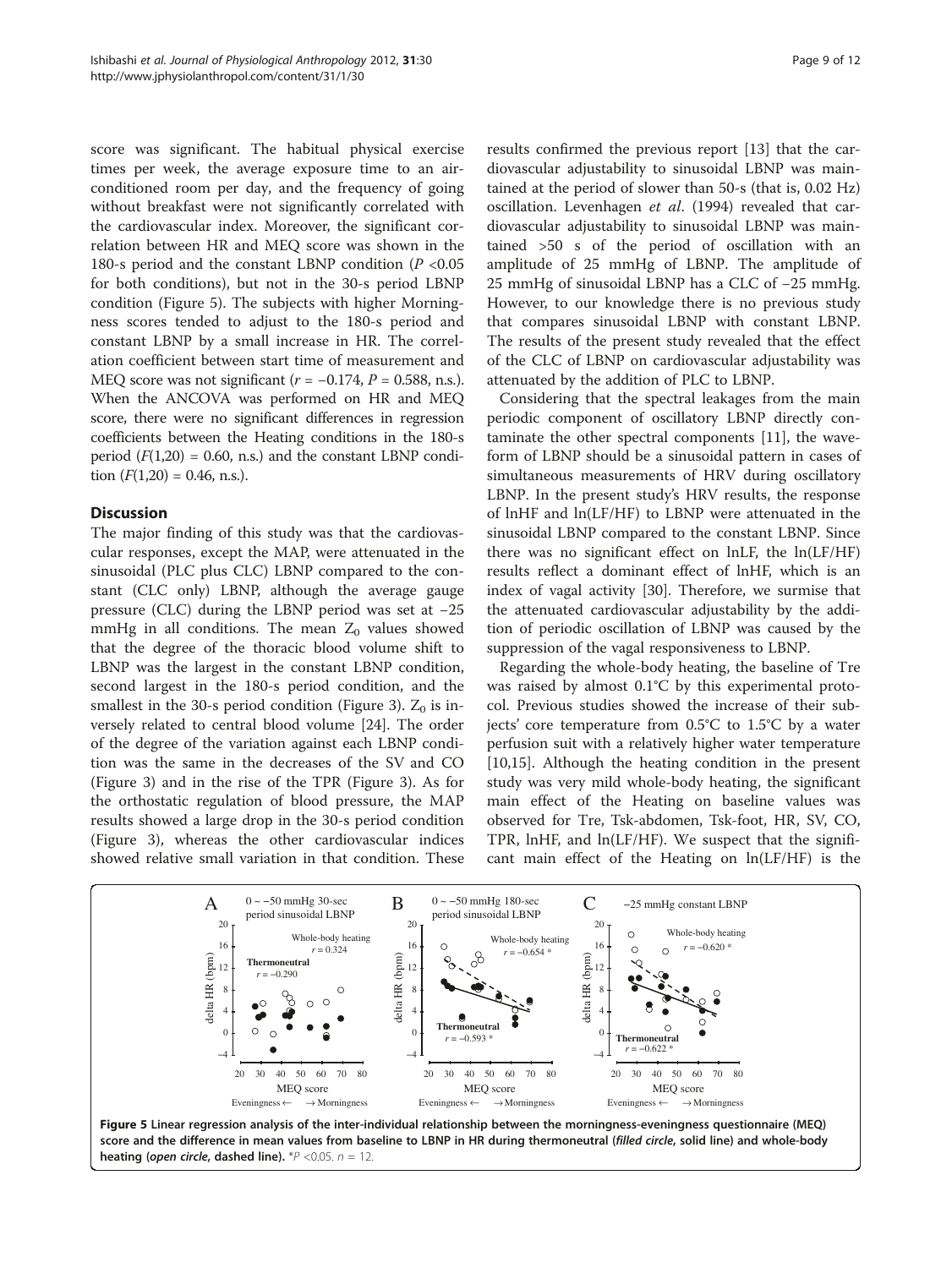result of relative sympathetic activation during wholebody heating. However, there was no significant effect on lnLF. Moreover, there is an argument that the LF of HRV is not a biomarker of sympathetic activity but rather is a measure of the modulation of cardiac autonomic outflows by the baroreflex [\[36](#page-11-0)]. Generally, heat stress does not alter the baroreflex control of the heart [[37\]](#page-11-0), and therefore, the present study's finding on lnLF could be adequate. The baseline values of lnHF and SV dropped significantly during the Heating condition. The decreases in HF of HRV and SV are known to indicate a reduction in venous return [\[38](#page-11-0)]. However, since the CO baseline values were decreased by the heating although MAP was maintained in our study, TPR was estimated that was increased in the heating condition. In previous studies using whole-body heating, the TPR dropped markedly with heating [\[39](#page-11-0)]. However, heat stress induces vasoconstriction in non-cutaneous beds (that is, splanchnic, renal, muscle, and cerebral) [\[14](#page-10-0)[,40](#page-11-0)]. The present finding of a relatively small increase in TPR might reflect non-cutaneous vasoconstrictions caused by the very mild whole-body heating. We should have measured cutaneous vascular resistance (CVR) in reference to the TPR.

As for the mean values' responses to LBNP, the ANOVA showed that the main effect of Heating was significant only in HR (Figure [3\)](#page-6-0). However, in the gain of the transfer function, the significant main effect of the Heating was observed in HR, SV, and  $Z_0$  (Figure [4\)](#page-7-0). As for the influence of temperature on the distribution of blood, which was examined by right heart catheteri-zation [\[41\]](#page-11-0), the measurement of  $Z_0$  [\[42](#page-11-0)], and gamma camera imaging [[43](#page-11-0)], heat stress induces a central blood volume reduction. Although the heating conditions used in the present study were very mild compared to those of previous studies, we were able to detect the significant increase in the gain of  $Z_0$  in the Heating condition. Considering that the beat-by-beat signal of the cardiovascular response contains other periodic fluctuations (that is, respiratory sinus arrhythmia and Mayer wave-related sinus arrhythmia), a transfer function analysis of a target sinusoidal period of LBNP would be advantageous to experimentally detect cardiovascular adjustability, with high repeatability.

Regarding the phase results and the transfer function, a significant main effect of the Period was observed in all variables (HR, SV, Co, and  $Z_0$ ; see Figure [4\)](#page-7-0). These results confirmed those of [\[13\]](#page-10-0), who showed the relatively large lag angle to the sinusoidal LBNP in a short period of condition. The phase angle of HR and  $Z_0$  were relatively large compared to SV and CO, reflecting the adverse response direction to LBNP. Within the variables of the same response direction to LBNP, the lag angle in HR was relatively large compared to  $Z_0$ , reflecting the cascade reaction to LBNP (that is, the reduction

of central blood volume could be preceding the HR response to LBNP). Moreover, the significant main effect of the Heating on the HR of phase of the transfer function indicated that the lag angle in the HR was decreased by heat stress. Considering the augmented gain in HR caused by whole-body heating, the HR response to LBNP in heat stress was characterized by a large amplitude and quick reaction. In this study, the AP was not measured continuously because of the limitations of our experimental facility. The dynamic responses of AP, TPR, and also CVR to sinusoidal LBNP should be investigated to increase our understanding of orthostatic intolerance under heat stress.

Our finding of distinctly high coherence of  $Z_0$  reflected the similarity to the sinusoidal LBNP.  $Z_0$  is inversely related to central blood volume [\[24](#page-11-0)]. The similarity was close to a coefficient of 1.0 (Figure [4](#page-7-0)). The main effect of Period on the  $Z_0$  of phase indicated that the coherence in  $Z_0$  was relatively lower in the 180-s period condition compared to the 30-s period. This might not have been caused as a physiological consequence, because the set value of the 180-s period of sinusoidal LBNP curve has a relatively long duration to maintain above −0.6 mmHg, which was the upper limit of the controllable range of gauge pressure of the LBNP system we used. Nevertheless, sinusoidal LBNP caused a sinusoidal thoracic blood shift.

As for the association between the subjects' lifestyle habits and their cardiovascular responses to LBNP, the linear regression analysis showed a significant correlation between HR and MEQ score, except for the 30-s period LBNP condition. The subjects' dietary habits and daily physical activity were not significantly correlated with their cardiovascular responses to LBNP. Previous studies showed that individual differences in MEQ score were related to the subjects' baseline HR [\[21](#page-10-0)], sleeping behavior [\[44](#page-11-0)], personality [\[45\]](#page-11-0), and mental health [\[46](#page-11-0)]. The previously reported diurnal variation in vascular function indicates that the vasoconstrictor response is lower in the morning than afternoon [[47,48\]](#page-11-0). The reduced vascular function could cause the higher cardiac responsiveness to maintain the AP against the LBNP [[49\]](#page-11-0). Although high HR responsiveness is not directly correlated with LBNP tolerance [[1\]](#page-10-0), we suspect, but have not proved, that the reduced physiological arousal in evening-type subjects might contribute to the high HR responsiveness to the LBNP. A previous study reported that higher HR values with a low MEQ score (Evening type) was associated with low vagal activity [\[21](#page-10-0)].

The present study has several limitations. There were marginal but significant differences in the gauge pressure between the LBNP conditions. The differences of 0.40 mmHg (30-s  $vs.$  constant) and 0.27 mmHg (30-s  $vs.$ 180-s) were both significant. The magnitude of LBNP is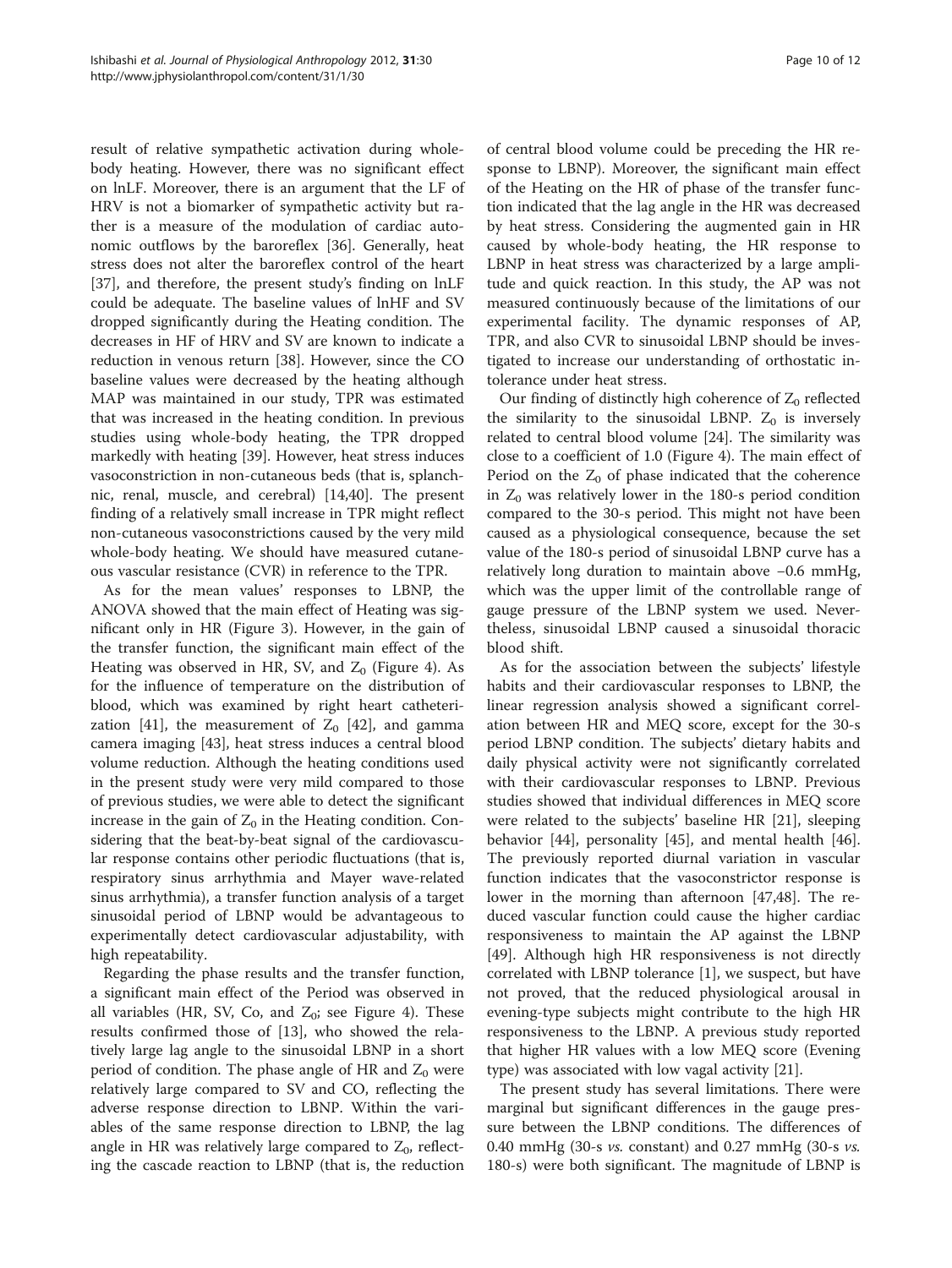<span id="page-10-0"></span>directly related to the reductions of CVP [2,13]. These data suggest 2-mmHg decreases of CVP for every −10 mmHg LBNP. The physiological significance of the difference of 0.40 mmHg of LBNP is not known, but it might be negligible. These marginal but significant differences may have been caused by the combination of accurate repeatability of the sinusoidal LBNP and the mismatch of PID parameters in the LBNP control system. This issue merits further study.

#### Conclusions

In conclusion, the effect of the CLC of LBNP on cardiovascular adjustability was attenuated by the addition of the PLC of LBNP. In light of the results of the simultaneous measurements of HRV, we suggest that the attenuation may be caused by the suppression of the vagal responsiveness to LBNP. We observed that the short period of PLC decreased the response in HR, SV, CO, and TPR, but increased the response in MAP under the same CLC condition. Moreover, these PLC effects were augmented by very mild whole-body heating. Further studies to investigate the association between the broad range of lifestyle habits and the large inter-individual variation in orthostatic tolerance under heat stress are warranted.

#### Abbreviations

ANCOVA: Analysis of covariance; ANOVA: Analysis of variance; AP: Arterial pressure; CGSA: Coarse graining spectral analysis; CO: Cardiac output; CVP: Central venous pressure; CVR: Cutaneous vascular resistance; CBF: Cerebral blood flow; HF: High frequency; HR: Heart rate; HRV: Heart rate variability; ICG: Impedance-cardiogram; LBNP: Lower body negative pressure; LF: Low frequency; lnLF: Natural logarithmic of LF component of HRV; lnHF: Natural logarithmic of the HF component of HRV; ln(LF/HF): Natural logarithmic ratio of LF/HF; MAP: Mean arterial pressure; MEQ: Morningness-Eveningness Questionnaire; PCG: phonocardiogram; PID: Proportionalintegral-derivative; RRI: R-R interval; SV: Stroke volume; TP: Total power; TPR: Total peripheral resistance; Tre: Rectal temperature; Tsk-head: Skin temperature at the forehead; Tsk-abdomen: Skin temperature at the abdomen; Tsk-foot: Skin temperature at the dorsum of the left foot; Z<sub>0</sub>: Basal thoracic impedance; ΔZ: Delta impedance waveform; dZ/dt: First derivative of ΔZ.

#### Competing interests

The authors have no competing interests to disclose.

#### Authors' contributions

KI collected data and wrote the manuscript; MT and SH edited the manuscript and did the data interpretation; KI and AY revised the manuscript critically for important intellectual content. All authors read and approved the final manuscript.

#### Acknowledgements

This research was supported in part by a JSPS KAKENHI Grant Number 20247034, 24247045 and a Grand-in-Aid from Chiba University.

#### Author details

<sup>1</sup>Department of Design Science, Graduate School of Engineering, Chiba University, 1-33, Yayoilnage, Chiba 263-8522, Japan. <sup>2</sup>Faculty of Engineering, Hokkaido University, Sapporo, Japan. <sup>3</sup> Faculty of Design, Kyushu University, Fukuoka, Japan.

Received: 4 June 2012 Accepted: 13 November 2012 Published: 24 November 2012

#### References

- 1. Goswami N, Loeppky JA, Hinghofer-Szalkay H: LBNP: past protocols and technical considerations for experimental design. Aviat Space Environ Med 2008, 79:459–471.
- 2. Cooke WH, Ryan KL, Convertino VA: Lower body negative pressure as a model to study progression to acute hemorrhagic shock in humans. J Appl Physiol 2004, 96:1249–1261.
- 3. van Dijk JG: Fainting in animals. Clin Auton Res 2003, 13:247-255.
- 4. Leigh SR: Brain growth, life history, and cognition in primate and human evolution. Am J Primatol 2004, 62:139–164.
- 5. Richmond BG, Aiello LC, Wood BA: Early hominin limb proportions. J Hum Evol 2002, 43:529–548.
- 6. Julu PO, Cooper VL, Hansen S, Hainsworth R: Cardiovascular regulation in the period preceding vasovagal syncope in conscious humans. J Physiol 2003, 549:299–311.
- 7. Goswami N, Lackner HK, Grasser EK, Hinghofer-Szalkay HG: Individual stability of orthostatic tolerance response. Acta Physiol Hung 2009, 96:157–166.
- 8. Wilson TE, Zhang R, Levine BD, Crandall CG: Dynamic autoregulation of cutaneous circulation: differential control in glabrous versus nonglabrous skin. Am J Physiol Heart Circ Physiol 2005, 289:H385–391.
- 9. Hamner JW, Tan CO, Lee K, Cohen MA, Taylor JA: Sympathetic control of the cerebral vasculature in humans. Stroke 2010, 41:102–109.
- 10. Brothers RM, Zhang R, Wingo JE, Hubing KA, Crandall CG: Effects of heat stress on dynamic cerebral autoregulation during large fluctuations in arterial blood pressure. J Appl Physiol 2009, 107:1722–1729.
- 11. Bendat JS, Piersol AG, In Random data: analysis and measurement procedures: Digital data analysis procedures. New York,: John Wiley & Sons Inc: 4th edition; 1971:286–343.
- 12. Birch AA, Neil-Dwyer G, Murrills AJ: The repeatability of cerebral autoregulation assessment using sinusoidal lower body negative pressure. Physiol Meas 2002, 23:73–83.
- 13. Levenhagen DK, Evans JM, Wang M, Knapp CF: Cardiovascular regulation in humans in response to oscillatory lower body negative pressure. Am J Physiol 1994, 267:H593–604.
- 14. Wilson TE, Cui J, Zhang R, Crandall CG: Heat stress reduces cerebral blood velocity and markedly impairs orthostatic tolerance in humans. Am J Physiol Regul Integr Comp Physiol 2006, 291:R1443–1448.
- 15. Crandall CG, Shibasaki M, Wilson TE: Insufficient cutaneous vasoconstriction leading up to and during syncopal symptoms in the heat stressed human. Am J Physiol Heart Circ Physiol 2010, 299:H1168–1173.
- 16. Ganzeboom KS, Mairuhu G, Reitsma JB, Linzer M, Wieling W, van Dijk N: Lifetime cumulative incidence of syncope in the general population: a study of 549 Dutch subjects aged 35-60 years. J Cardiovasc Electrophysiol 2006, 17:1172–1176.
- 17. Ishibashi K, Maeda T, Higuchi S, Yasukouchi A: Error and individual difference in cardiovascular responses to orthostatic stress in humans. J Physiol Anthropol Appl Human Sci 2005, 24:339–343.
- 18. O'Leary DD, Hughson RL, Shoemaker JK, Greaves DK, Watenpaugh DE, Macias BR, Hargens AR: Heterogeneity of responses to orthostatic stress in homozygous twins. J Appl Physiol 2007, 102:249–254.
- 19. Olde Nordkamp LR, Wieling W, Zwinderman AH, Wilde AA, van Dijk N: Genetic aspects of vasovagal syncope: a systematic review of current evidence. Europace 2009, 11:414–420.
- 20. Sorrentino S, Forleo C, Iacoviello M, Guida P, D'Andria V, Favale S: Lack of association between genetic polymorphisms affecting sympathetic activity and tilt-induced vasovagal syncope. Auton Neurosci 2010, 155:98–103.
- 21. Roeser K, Obergfell F, Meule A, Vogele C, Schlarb AA, Kubler A: Of larks and hearts–morningness/eveningness, heart rate variability and cardiovascular stress response at different times of day. Physiol Behav 2012, 106:151–157.
- 22. Aoki K, Ishibashi K, Maeda T, Higuchi S, Yasukouchi A: Effects of 12 weeks of physical training on cardiovascular responses to head-up tilt during heat exposure in sedentary men. Jpn J Physiol Anthropol 2008, 13:27-38. In Japanese with English abstract.